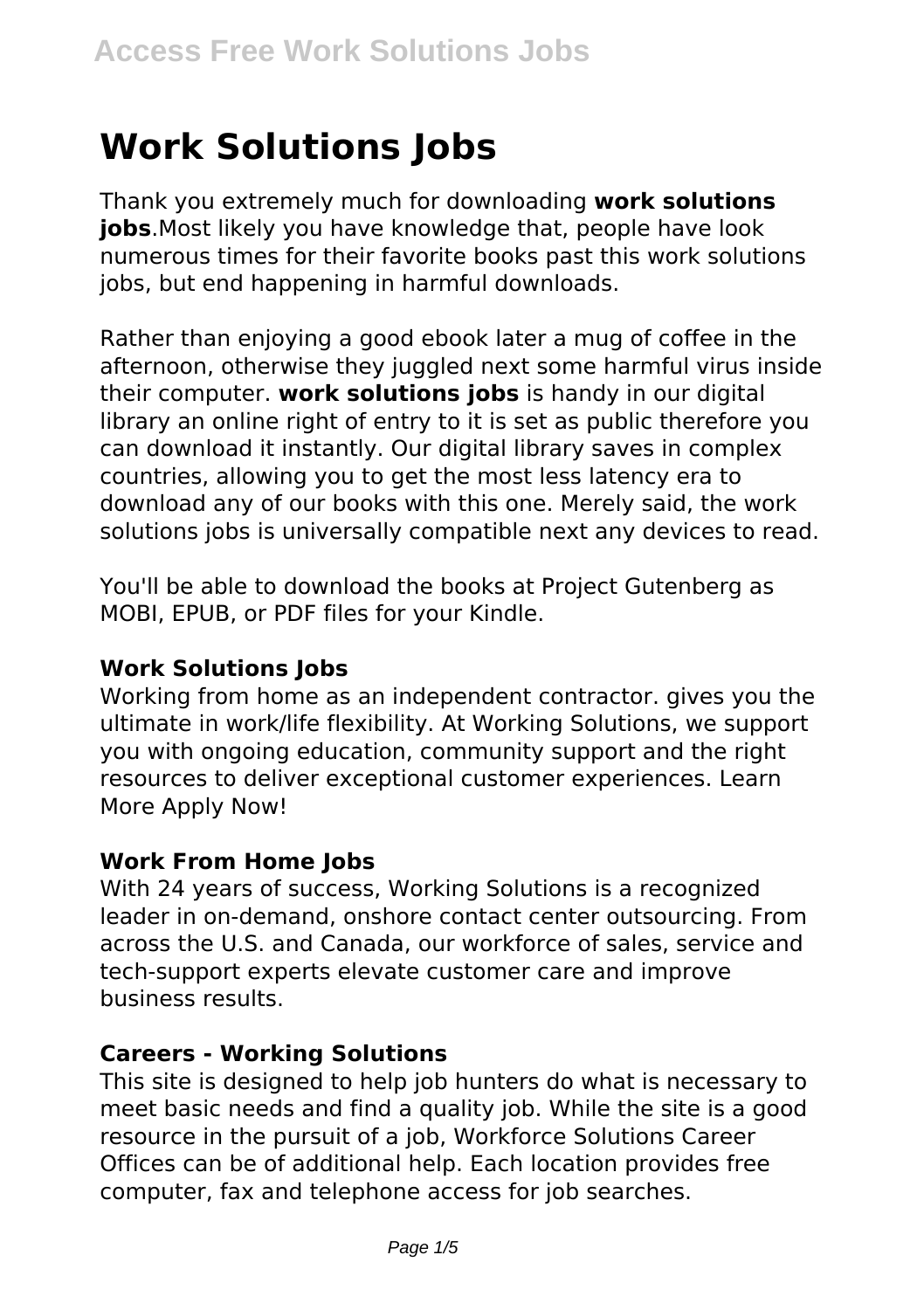# **Job Search | Workforce Solutions - Workforce Solutions**

Jobs Now. Welcome to the Jobs Now page - your source for immediate job openings for employers in need of candidates quickly. Apply for these and thousands of other jobs at WorkInTexas.com. For one-on-one help finding and applying for jobs, contact the nearest Workforce Solutions locations by calling 1-888-469-5627 (JOBS).

#### **Jobs Now - Workforce Solutions**

Connecting employers with job seekers, and job seekers with the resources they need to develop their careers A division of the Public Workforce System, a network of federal, state, and local offices that support economic expansion and develop the talent of the nation's workforce.

#### **Working Solutions | An American Job Center**

Workforce Solutions Alamo has been very helpful in assisting me in regards to finding capable and qualified candidates for positions we have open. I just want to take a moment to thank you all for your support and partnership with us.

#### **Home - Workforce Solutions Alamo**

We don't try to be everything to everyone – we focus on what we do well and strive to do it better than anyone else. You can count on us to listen so that we understand your business, to be responsive to your requirements and timeframes, to be consultative in determining the best solution, and to be diligent in making sure your business has the people and processes it needs to succeed.

#### **Volt Careers**

Bring new ideas and provide continuity as an interim leader with HealthTrust Workforce Solutions. Search Jobs. Travel Nurses. Whether you're a MedSurg, Telemetry Nurse, ER RN, OR or ICU registered nurse you can work at the best hospitals in the country by traveling with HealthTrust Workforce Solutions.

# **HealthTrust Jobs**

Become part of a team that believes in providing the right solutions, foresight and advice to the world's leading clients in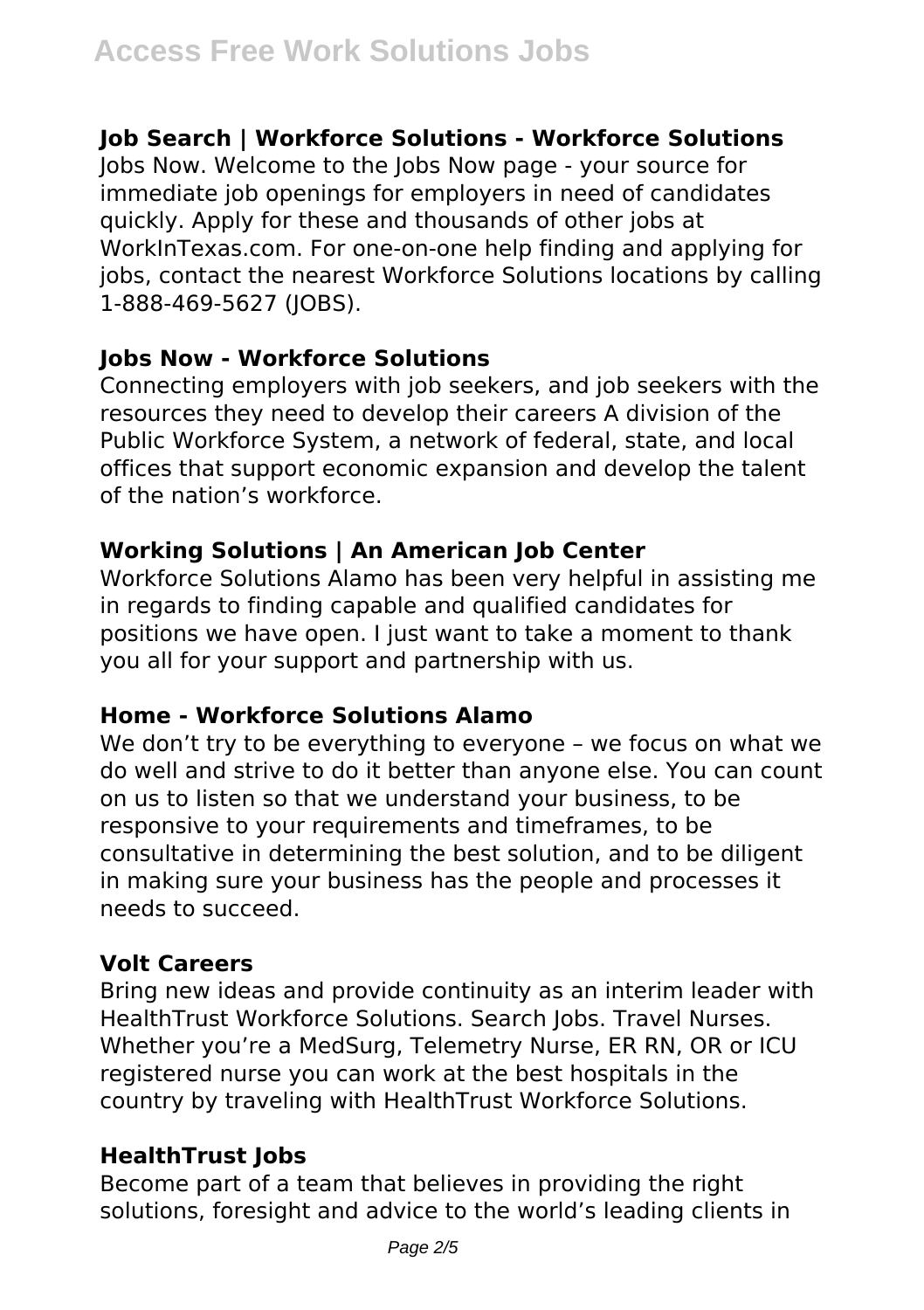moments that matter. If you are looking for a culture dedicated to meaningful work that helps clients and partners achieve their goals, and shape our communities, join DFIN.

#### **Donnelley Financial Solutions Careers**

work truck solutions headquarters Work Truck Solutions is based in beautiful downtown Chico, CA with easy access to coffee shops, restaurants and other great amenities. Chico is a small town within easy driving distance of Sacramento, San Francisco and Tahoe that boasts a number of outdoor and community activities.

#### **Careers - Join the Work Truck Solutions Team - Work Truck ...**

Equus Workforce Solutions is committed to providing an equal employment opportunity to all job seekers, including individuals with disabilities. If you believe you need a reasonable accommodation to search for a job opening or to submit an application, please contact us by calling 1 (833) 773-7240 or fill out the form to contact us for help.

#### **Equus Workforce Solutions Careers**

The New Mexico Department of Workforce Solutions is a World-Class, market-driven workforce delivery system that prepares New Mexico job seekers to meet current and emerging needs of New Mexico businesses; and insures that every New Mexico citizen who needs a job will have one; and every business who needs an employee will find one with the necessary skills and work readiness to allow New ...

#### **New Mexico Department of Workforce Solutions > Home**

Workforce Solutions Alamo (WSA) features immediate job openings from employers in need of qualified candidates. Explore different jobs from the 13-County Alamo Region. You can use the filter function to search for jobs in specific industries, locations, or by job title.

#### **Jobs Seekers Alamo Area Job Search - Workforce Solutions Alamo**

Search our nationwide available jobs listings at TMC Workforce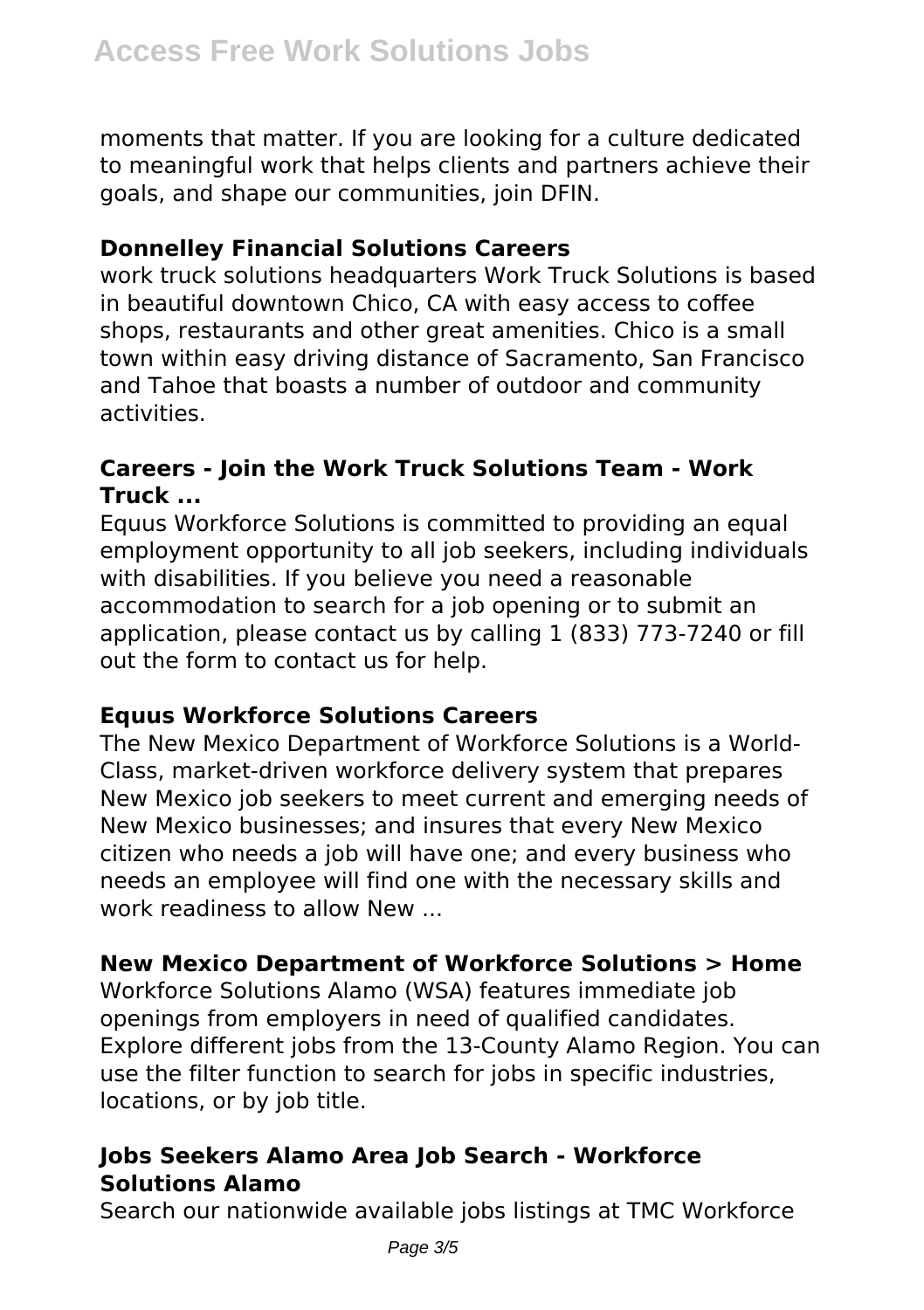# Solutions.

# **Jobs - TMC**

Workforce Solutions provides job postings, resume assistance, and counseling services all at no cost. Get Started . Services For Employers. Workforce Solutions works with community partners and employers to help strengthen the local job economy everyday. Get Started . Child Care Services.

#### **Workforce Solutions - Home**

Whether it's local education opportunities at a Texas Workforce Solutions office, occupational or vocational training at a career school or college, or our apprenticeship and on-the-job training programs, we can help you develop the skills you need to succeed. View training & education resources

# **Job Search | Texas Workforce Commission**

KG Workforce Solutions | 803.470.2006 | info@kgworkforcesolutions.com P.O. Box 96 Lexington, SC 29071 3214 Leaphart Rd. Suite AA West Columbia, SC 29169

#### **Jobs - KG Workforce Solutions**

Workforce Solutions South Plains offers a variety of free workshops each week to help you find and secure your next job. Our experienced and dedicated trainers have taught thousands of job seekers how to get the most out of WorkInTexas.com , create effective resumes, ace job interviews, succeed at work and more.

#### **Job Seeker - WorkForce Solutions South Plains**

With 24 years of success, Working Solutions is a recognized leader in on-demand, onshore contact center outsourcing. From across the U.S. and Canada, our workforce of sales, service and tech-support experts elevate customer care and improve business results.

Copyright code: [d41d8cd98f00b204e9800998ecf8427e.](/sitemap.xml)